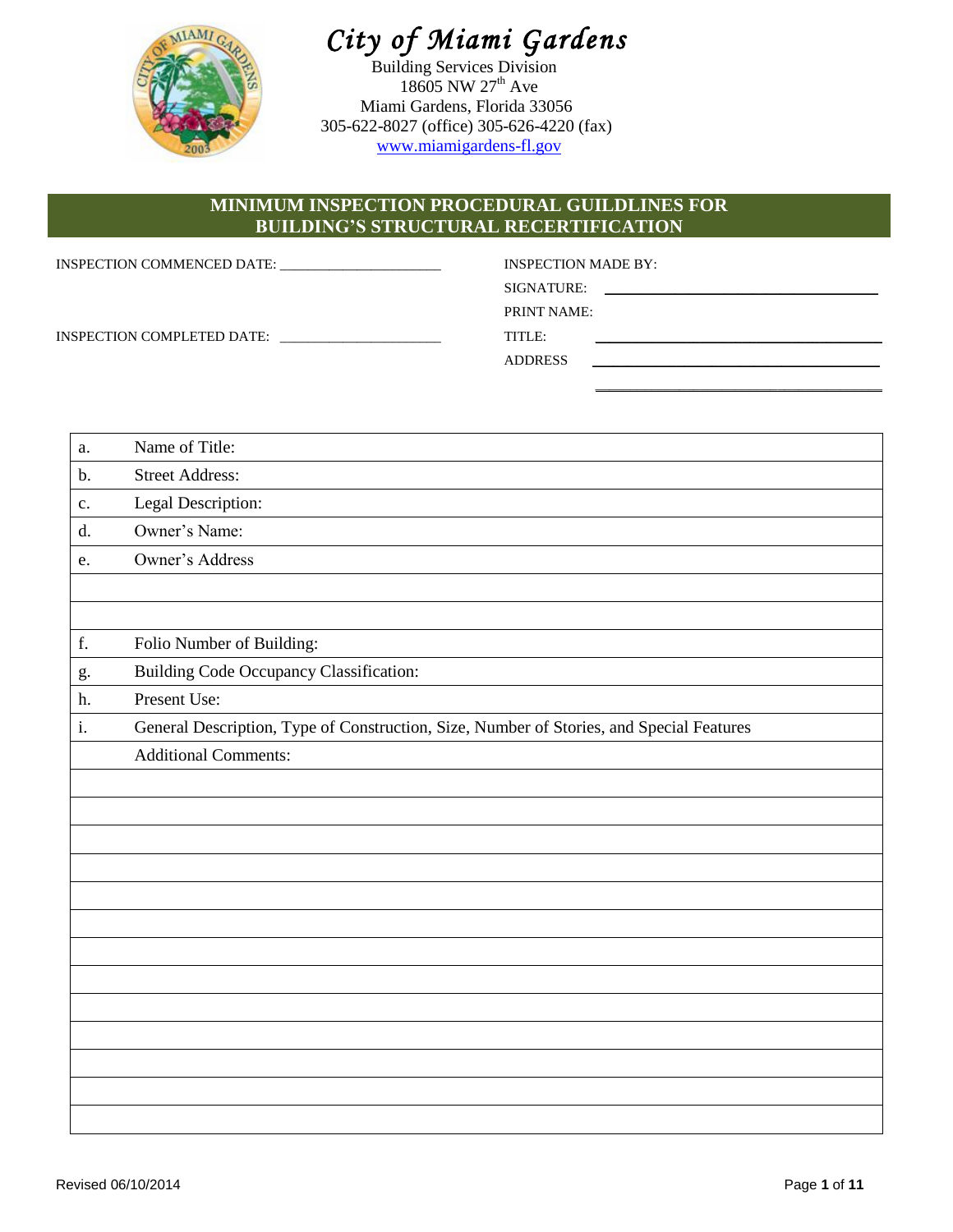## **GENERAL CONSIDERATIONS**

## **SCOPE OF STRUCTURAL INSPECTION**

The fundamental purpose of the required inspection and report is to confirm in reasonable fashion that the building or structure under consideration is safe for continued use under the present occupancy. As implied by the title of this document, this is a recommended procedure, and under no circumstances are these minimum recommendations intended to supplant proper professional judgment. In general, unless there is obvious over loading or significant deterioration of important structure elements there is little need to verify the original design. It is obvious that this has been "time tested' if still offering satisfactory performance. Rather, it is of importance that the effects of time with respect to deterioration of the original construction materials be evaluated. It will rarely be possible to visually examine all concealed construction, nor should such be generally necessary. However, a sufficient number of typical structure members should be examined to permit reasonable conclusions to be drawn.

**Visual Examination** will, in most cases, be considered adequate when executed systematically. Surface imperfections such as cracks, distortion, sagging, excessive deflections, significant misalignment, signs of leakage, and peeling of finishes should be viewed critically as indications of possible difficulty.

**Testing Procedures** and quantitative analysis will not generally be required for five (5) structural members or systems except for such cases where visual examination has revealed such need, or where apparent loading conditions may be critical.

**Manual Procedures** such as chipping small areas of concrete and surface finishes for closer examinations are encouraged in preference to sampling and/or testing where visual examination alone is deemed insufficient. Generally, unfinished areas of buildings such as utility spaces, maintenance areas, stairwells and elevator shafts should be utilized for such purposes. In some cases, to be held to a minimum, ceilings or other construction finishes may have to be opened for selective examination of critical structural elements. In that event, such locations should be carefully located to be least disruptive most easily repaired, and held to a minimum. In an event, a sufficient number of structural members must be examined to afford reasonable assurance that such are representative of the total structure.

Evaluating an existing structure for the effect of time, must take into account two, basic considerations; movement of structural components with respect to each other, and deterioration of materials.

With respect to the former, volume change considerations, principally from ambient temperature changes, and possible long time deflections, are likely to be most significant. Foundation movements will frequently be of importance, usually settlement, although upward movement due to expansive soils actually may occur. However, it is infrequent in this area. Older buildings on spread footings may exhibit continual, even recent settlements if founded on deep unconsolidated fine grained or cohesive soils or from subterraneous losses or movements from several possible causes.

With very little qualification, such as rather rare chemically reactive conditions, deterioration of building materials can only occur in the presence of moisture, largely to metals and their natural tendency to return to the oxide state in the corrosive process.

In this marine climate, highly aggressive conditions exist year round. For most of the year, outside relative humidity may frequently be about 90 or 95%, while within air-conditioned building(s); relative humidity will normally be about 35 to 60%. Under these conditions moisture vapor pressures ranging from about 1/3 to 1/2 pounds per square inch will exist much of the time. Moisture vapor will migrate to lower pressure areas. Common building materials such as stucco, masonry and even concrete, are permeable even with these slight pressures. Since most of our local construction does not use vapor barriers, condensation will take place within the enclosed walls of the building. As a result, deterioration is most likely adjacent to exterior walls, or wherever else moisture or direct leakage has been permitted to penetrate the building shell.

Structural deterioration will always require repair. The type of repair, however, will depend on the importance of the member in the structural system and degree of deterioration. Cosmetic type repairs may suffice in certain non-sensitive members such as tie beams and columns, provided that the remaining sound material is sufficient for the required function. For members carrying assigned gravity or other loads, cosmetic type repairs will only be permitted if it can be demonstrated by rational analysis that the remaining material, if protected from further deterioration can still perform its assigned function at acceptable stress levels. Failing that, adequate repairs or reinforcement will be considered mandatory.

Written Reports shall be required attesting to each required inspection. Each such report shall note the location of the structure, description of type of construction, and general magnitude of the structure, the existence of drawings and location thereof, history of the structure to the extent reasonably known, and description of the type and manner of the inspection, noting problem areas and recommending repairs, if required to maintain structural integrity.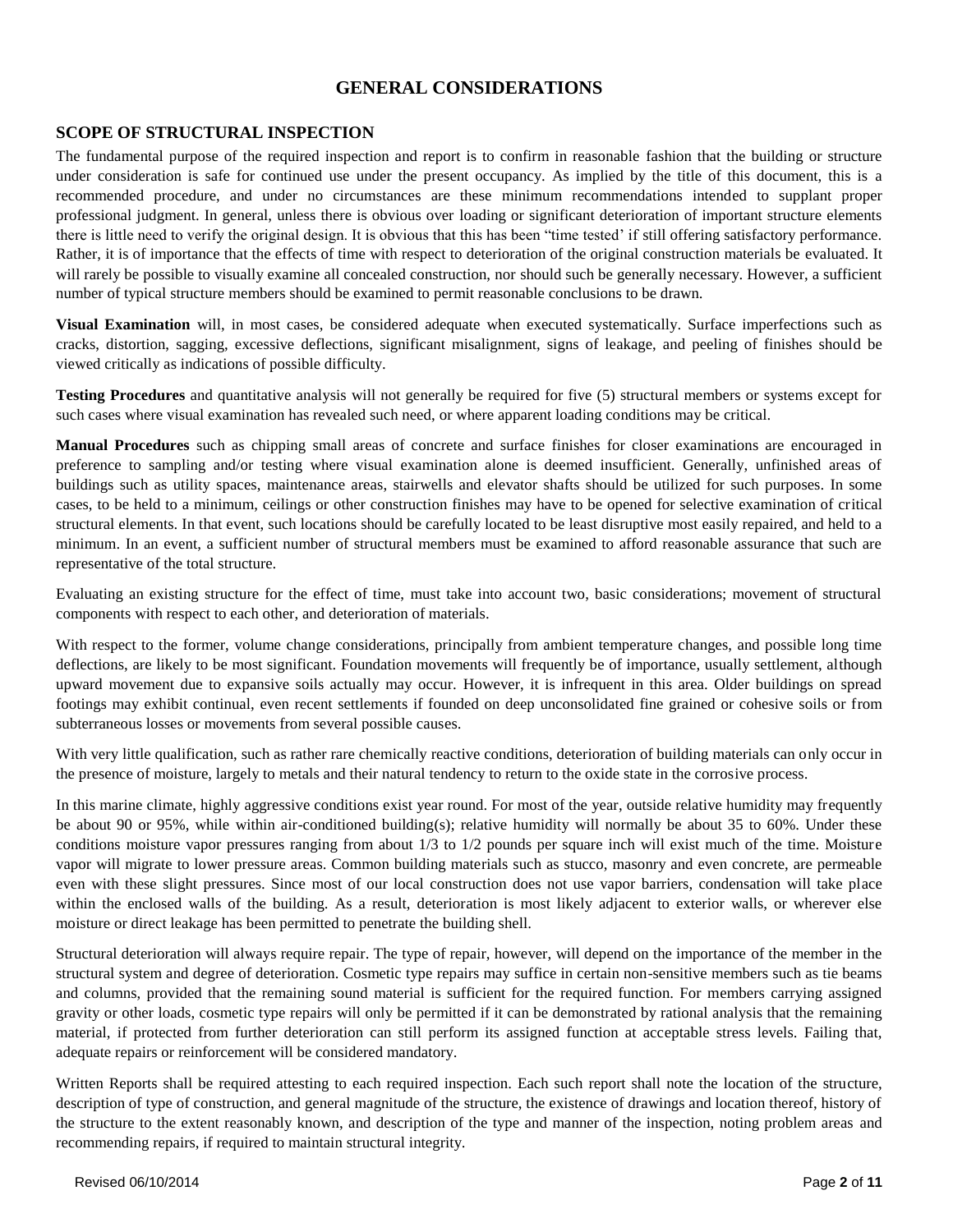**EVALUATION:** Each report shall include a statement to the effect that the building is structurally safe, unsafe, safe with qualifications, or has been deemed safe by restrictive interpretation of such statements. It is suggested that each report also include the following information indicating the actual scope of the report and limits of liability. This paragraph may be used: "As a routine matter, in order to avoid possible misunderstanding, nothing in this report should be construed directly or indirectly as a guarantee for any portion of the structure. To the best of my knowledge and ability, this report represents and accurate appraisal of the present condition of the building based upon careful evaluation of observed conditions, to the extent reasonably possible."

## **FOUNDATION**

If all of the supporting subterranean materials were completely uniform beneath a structure, with no significant variations in grain size, density, moisture content or other mechanical properties; and if dead load pressures were completely uniform, settlements would probably be uniform and of little practical consequence. In the real world, however, neither is likely. Significant deviations from either of these two idealisms are likely to result in unequal vertical movements.

Monolithic masonry, generally incapable of accepting such movements will crack. Such cracks are most likely to occur at corners, and large openings. Since, in most cases, differential shears are involved, cracks will typically be diagonal.

Small movements, in themselves, are most likely to be structurally important only if long term leakage through fine cracks may have resulted in deterioration. In the event of large movements, continuous structural elements such as floor and roof systems must be evaluated for possible fracture or loss of bearing,

Pile foundations are, in general, less likely to exhibit such difficulties. Where such does occur, special investigation will be required.

#### **ROOFING SYSTEMS**

Sloping roofs, usually having clay or cement tiles, are of concern in the event that the covered membrane may have deteriorated, or that the tiles may have become loose. Large deflections, if merely resulting from deteriorated rafters or joists will be of greater importance. Valley Flashing and Base Flashing at roof penetration will also be matters of concern.

Flat roofs with built up membrane roofs will be similarly critical with respect to deflection considerations. Additionally, since the will generally be approaching expected life limits at the age when building recertification is required, careful examination is important. Blisters, wrinkling, alligatoring, and loss of gravel are usually signs of difficulty. Punctures or loss of adhesion of base flashing, coupled with loose counter flashing will also signify possible problems. Windblown gravel, if excessive, and the possibility of other debris, may result in pounding, which if permitted, may become critical.

#### **MASONRY BEARING WALLS**

Random cracking, or if discernible, definitive patterns of cracking, will of course, be of interest. Bulging, sagging, or other signs of misalignment may also indicate related problems in other structural elements. Masonry walls where commonly constructed of either concrete masonry remits or scored clay tile, may have been constructed with either reinforced concrete columns tie beams, or lintels.

Steel bar joists are, of course, sensitive to corrosion. Most critical locations will be web member welds, especially near supports, where shear stresses are high possible failure may be sudden, and without warning.

Cold formed steel joists, usually of relatively light gage steel, are likely to be critically sensitive to corrosion, and are highly dependent upon at least normal lateral support to carry designed loads. Bridging and the floor or roof system itself, if in good condition, will serve the purpose.

Wood joists and rafters are most often in difficult from "dry rot", or the presence of termites. The former (a misnomer) is most often prevalent in the presence of sustained moisture or lack of adequate ventilation. A member may usually be deemed inacceptable condition if a sharp pointed tool will penetrate no more than about one eight of an inch under moderate hand pressure. Sagging floors will most often indicate problem areas. Gypsum roof decks will usually perform satisfactorily except in the presence of moisture. Disintegration of the material and the foam-board may result from sustained leakage. Anchorage of the supporting bulb tees against uplift may also be of importance, with significant deterioration. Floor and roof systems of case in place concrete with self centering reinforcing, such as paper backed mesh and rib-lath, may be critical with respect to corrosion of the unprotected reinforcing. Loss of uplift anchorage on roof decks will also be important if significant deterioration has taken place, in the event that dead loads are otherwise inadequate for that purpose.

#### **STEEL FRAMING SYSTEM**

Corrosion, obviously enough, will be the determining factor in the deterioration of structural steel. Most likely suspect areas will be fasteners, welds, and the interface area where bearings are embedded in masonry. Column bases may often be suspect in areas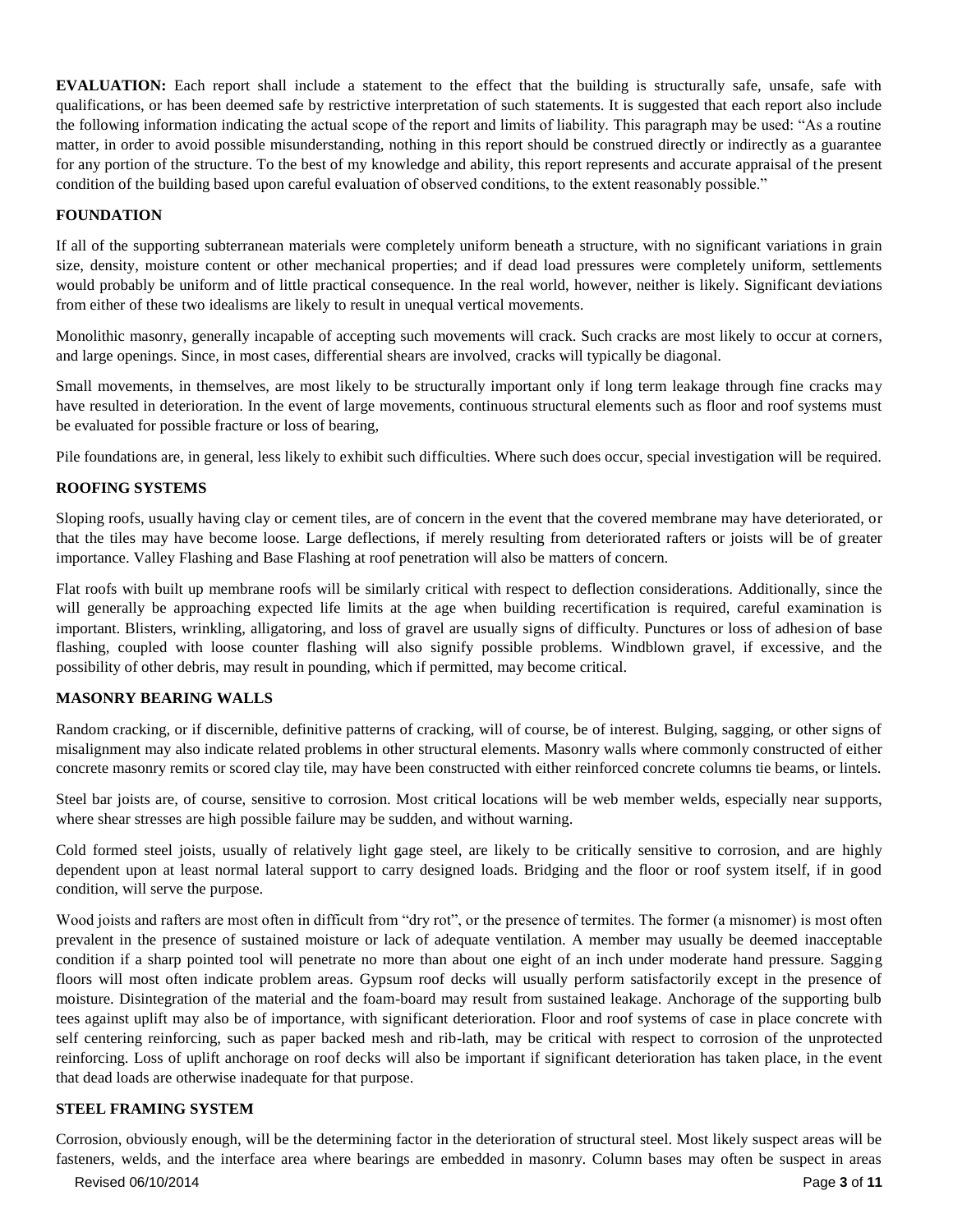where flooding has been experienced, especially if salt water has been involved.

Thin cracks usually indicate only minor corrosion, requiring minor patching. Extensive spalling may indicate a much more serious condition requiring further investigation.

Of most probable importance will be the vertical and horizontal cracks where masonry units abut tie columns, or other frame elements such as floor slabs. Of interest here is the observation that although the raw materials of which these masonry materials are made may have much the same mechanical properties as the reinforced concrete framing, their actual behavior in the structure, however, is likely to differ with respect to volume change resulting from moisture content, and variations in ambient thermal conditions.

Moisture vapor penetration, sometimes abetted by salt laden aggregate and corroding re-bars, will usually be the most common cause of deterioration. Tie columns are rarely structurally sensitive, and a fair amount of deterioration may be tolerated before structural impairment becomes important. Usually, if rebar loss is such that the remaining steel area is still about 0.0075 of the concrete area, structural repair will not be necessary. Cosmetic type repair involving cleaning, and patching to effectively seal the member, may often suffice. A similar approach may not be unreasonable for tie beams, provided they are not also serving as lintels. In that event, a rudimentary analysis of load capability using the remaining actual rebar area may be required.

#### **FLOOR AND ROOF SYSTEMS**

Cast in place reinforced concrete slabs and/or beams and joists may often show problem due to corroding re-bars resulting from cracks or merely inadequate protecting cover of concrete. Patching procedures will usually suffice where such damage has not been extensive. Where corrosion and spalling has been extensive in structurally critical areas, competent analysis with respect to remaining structural capacity, relative to actual supported loads, will be necessary.

Type and extent or repair will be dependent upon the results of such investigation.

Precast members may present similar deterioration conditions. End support conditions may be important. Adequacy of bearing, indications of end shear problems, and restraint conditions are important, and should be evaluated in at least a few typical locations.

#### **CONCRETE FRAMING SYSTEMS**

Concrete deterioration will, in most cases similarly to relate to rebar corrosion possibly abetted by the presence of salt-water aggregate or excessively permeable concrete. In this respect, honeycomb areas may contribute adversely to the rate of deterioration. Columns are frequently most suspect. Extensive honeycomb is most prevalent at the base of columns, where fresh concrete was permitted to segregate, dropping into form boxes. This type of problem has been known to be compounded in areas where flooding has occurred, especially involving salt water.

In spall areas, chipping away a few small loose samples of concrete may be very revealing. Especially, since loose material will have to be removed even for cosmetic type repairs, anyway. Fairly reliable quantitative conclusions may be drawn with respect to the quality of the concrete. Even though our cement and local aggregate are essentially derived from the same sources, cement will have a characteristically dark grayish brown color in contrast to the almost white aggregate. A typically white, almost alabaster like coloration will usually indicate reasonably good overall strength. The original gradation of aggregate can be seen through a magnifying glass. Depending upon the structural importance of the specific location, this type of examination may obviate the need for further testing if a value of 2000 psi to 2500 psi is sufficient for required strength, in the event that visual inspection indicates good quality for the factors mentioned

Thin cracks usually indicate only minor corrosion, requiring minor patching. Extensive spalling may indicate a much more serious condition requiring further investigation

Of most probable importance will be the vertical and horizontal cracks where masonry units abut tie columns, or other frame elements such as floor slabs. Of interest here is the observation that although the raw materials of which these masonry materials are made may have much the same mechanical properties as the reinforced concrete framing, their actual behavior in the structure, however, is likely to differ with respect to volume change resulting from moisture content, and variations in ambient thermal conditions.

Moisture vapor penetration, sometimes abetted by salt laden aggregate and corroding re-bars, will usually be the most common cause of deterioration. Tie columns are rarely structurally sensitive, and a fair amount of deterioration may be tolerated before structural impairment becomes important. Usually, if rebar loss is such that the remaining steel area is still about 0.0075 of the concrete area, structural repair will not be necessary. Cosmetic type repair involving cleaning, and patching to effectively seal the member, may often suffice. A similar approach may not be unreasonable for tie beams, provided they are not also serving as lintels.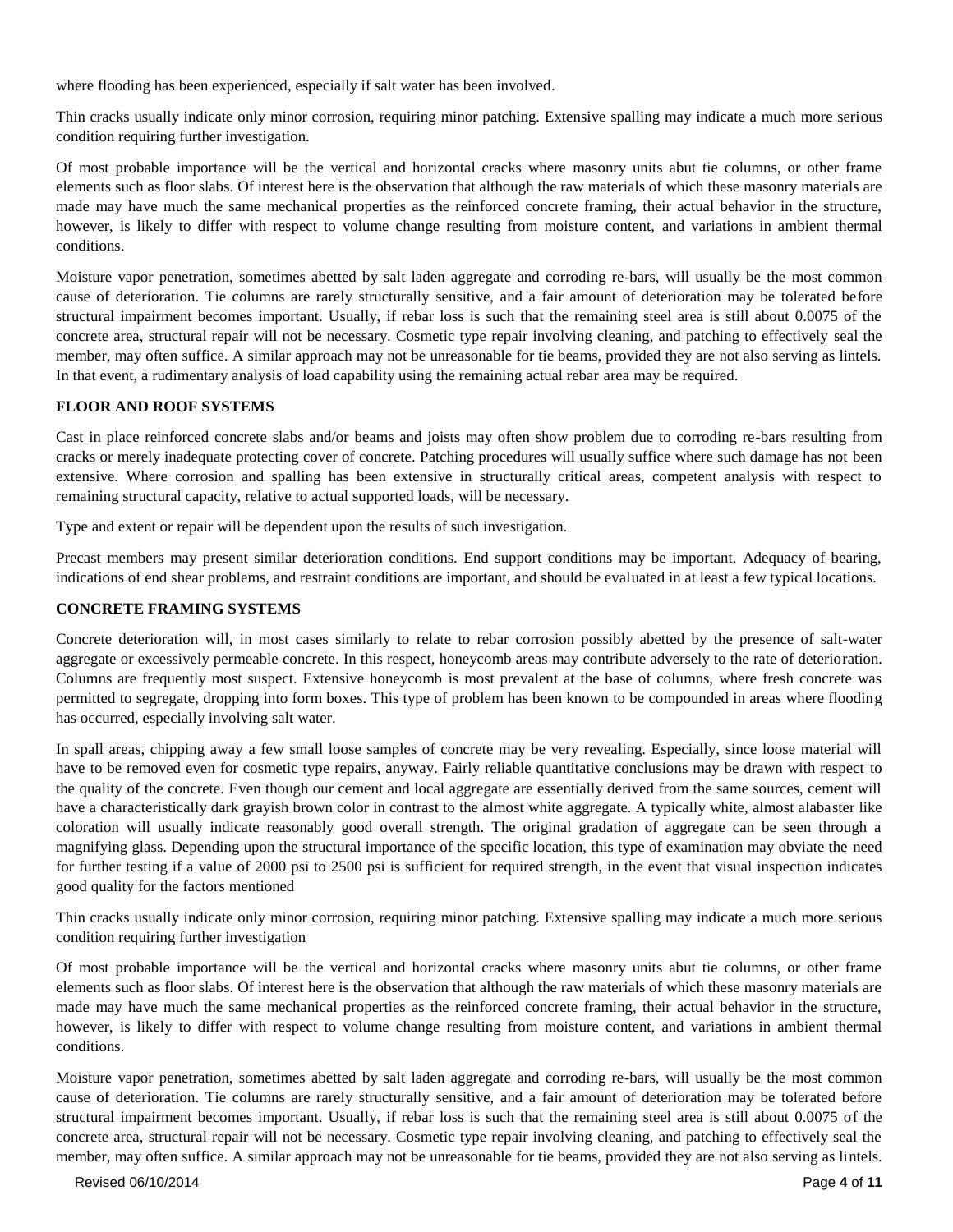In that event, a rudimentary analysis of load capability using the remaining actual rebar area may be required.

## **FLOOR AND ROOF SYSTEMS**

Cast in place reinforced concrete slabs and/or beams and joists may often show problem due to corroding re-bars resulting from cracks or merely inadequate protecting cover of concrete. Patching procedures will usually suffice where such damage has not been extensive. Where corrosion and spalling has been extensive in structurally critical areas, competent analysis with respect to remaining structural capacity, relative to actual supported loads, will be necessary. Type and extent or repair will be dependent upon the results of such investigation.

Precast members may present similar deterioration conditions. End support conditions may be important. Adequacy of bearing, indications of end shear problems, and restraint conditions are important, and should be evaluated in at least a few typical locations.

#### **CONCRETE FRAMING SYSTEMS**

Concrete deterioration will, in most cases similarly to relate to rebar corrosion possibly abetted by the presence of salt-water aggregate or excessively permeable concrete. In this respect, honeycomb areas may contribute adversely to the rate of deterioration. Columns are frequently most suspect. Extensive honeycomb is most prevalent at the base of columns, where fresh concrete was permitted to segregate, dropping into form boxes. This type of problem has been known to be compounded in areas where flooding has occurred, especially involving salt water.

In spall areas, chipping away a few small loose samples of concrete may be very revealing. Especially, since loose material will have to be removed even for cosmetic type repairs, anyway. Fairly reliable quantitative conclusions may be drawn with respect to the quality of the concrete. Even though our cement and local aggregate are essentially derived from the same sources, cement will have a characteristically dark grayish brown color in contrast to the almost white aggregate. A typically white, almost alabaster like coloration will usually indicate reasonably good overall strength. The original gradation of aggregate can be seen through a magnifying glass. Depending upon the structural importance of the specific location, this type of examination may obviate the need for further testing if a value of 2000 psi to 2500 psi is sufficient for required strength, in the event that visual inspection indicates good quality for the factors mentioned.

#### **WINDOWS**

Window condition is of considerable importance with respect to two considerations. Continued leakage may have resulted in other adjacent damage and deteriorating anchorage may result in loss of the entire unit in the event of severe wind storms short of hurricane velocity. Perimeter sealant, glazing, seals, and latches should be examined with a view toward deterioration of materials and anchorage of units for inward as well as outward (section) pressures, most importantly in high buildings.

#### **WOOD FRAMING**

Older wood framed structures, especially of the industrial type, are of concern in that long term deflections may have opened important joints, even in the absence of deterioration. Corrosion of ferrous fasteners will in most cases be obvious enough. Dry rot must be considered suspect in all sealed areas where ventilation has been inhibited, and at bearings and at fasteners. Here too, penetration with a pointed tool greater than about one eight inch with moderate hand pressure, will indicate the possibility of further difficulty.

#### **LOADING**

It is of importance to note that even in the absence of any observable deterioration, loading conditions must be viewed with caution. Recognizing that there will generally be no need to verify the original design, since it will have already been "time tested", this premise has validity only if loading patterns and conditions remain unchanged. Any material change in type and/or magnitude or loading in older buildings should be viewed as sufficient jurisdiction to examine load carrying capability of the affected structural system.

#### **SCOPE OF ELECTRICAL INSPECTION**

The purpose of the required inspection and report is to confirm with reasonable fashion that the building or structure under consideration is safe for continued use under present occupancy. As mentioned before, it is a recommendation procedure, and under no circumstances are these minimum recommendations intended to supplant proper professional judgment.

#### **ELECTRIC SERVICE**

A description of the type of service supplying the building or structure must be provided, stating the size of amperage, if three (3)

Revised 06/10/2014 Page **5** of **11**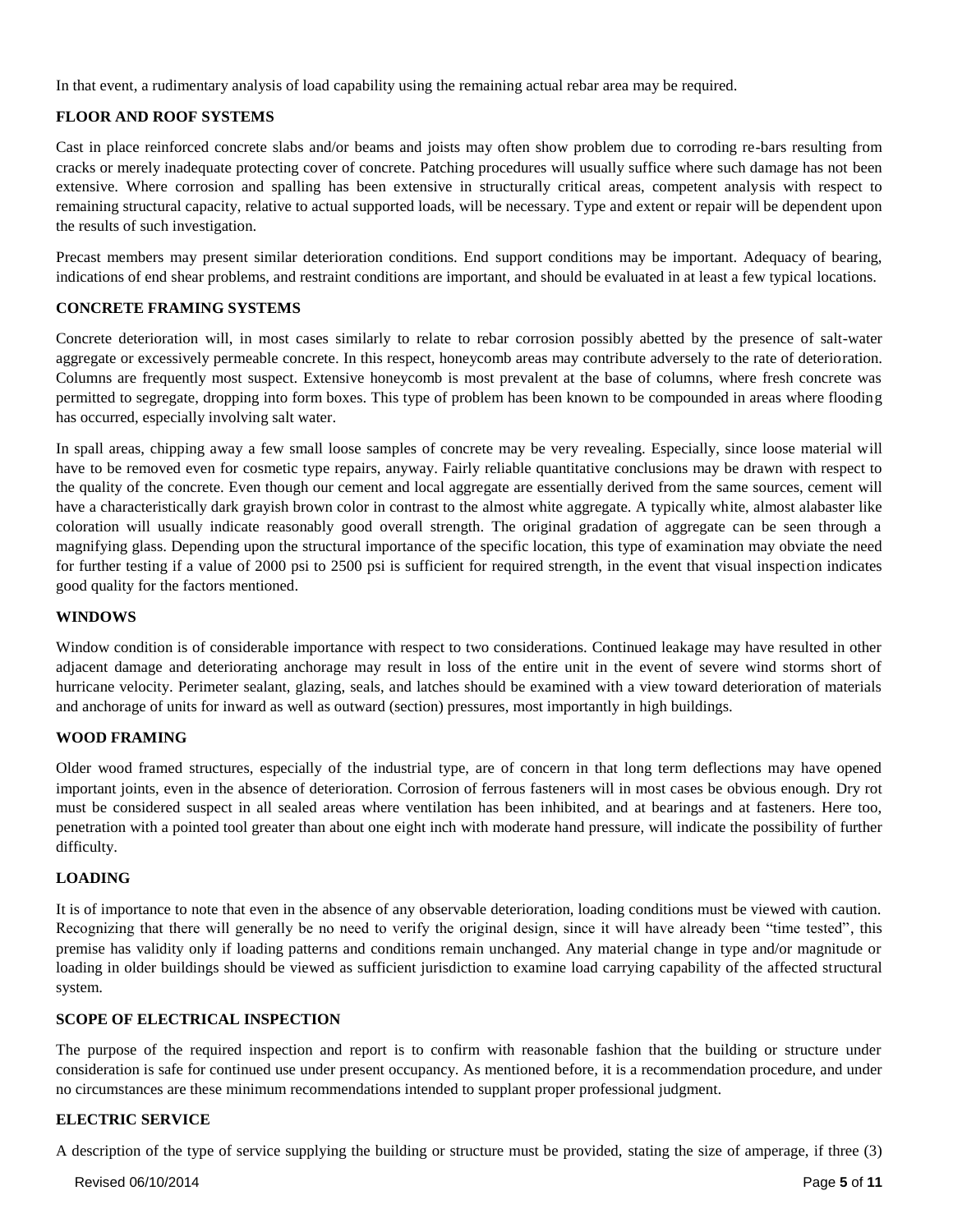phases or single (1) phase, and if the system is protected by fuses or breakers. Proper grounding of the service should also be in good standing. The meter and electric rooms should have sufficient clearance for equipment and for the serviceman to perform both work and inspections. Gutters and electrical panels should all be in good condition throughout the entire building or structure.

## **BRANCH CIRCUITS**

Branch circuits in the building must all be identified and an evaluation of the conductors must be performed. There should also exist proper grounding for equipment used in the building, such as an emergency generator, or elevator motor.

## **CONDUIT RACEWAYS**

All types of wiring methods present in the building must be detailed and individually inspected. The evaluation of each type of conduit and cable, if applicable, must be done individually. The conduits in the building should be free from erosion, and checked for considerable dents in the conduits that may be prone to cause a short. The conductors and cables in these conduits should be chafe free and their currents not over the rated amount.

## **EMERGENCY LIGHTING**

Exit signs lighting and emergency lighting, along with a functional fire alarm system must all be in good working condition.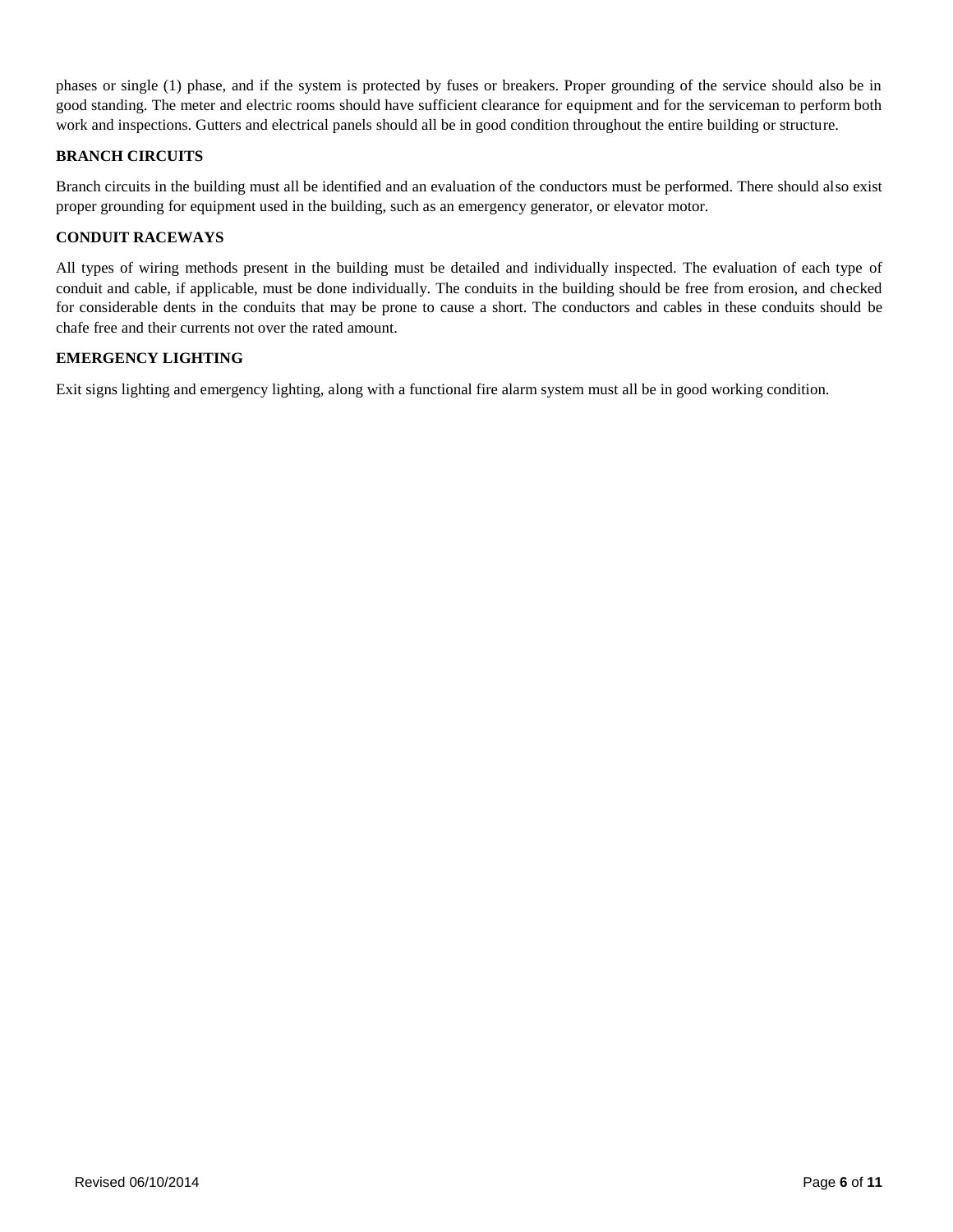

# *City of Miami Gardens*

Building Services Division 18605 NW 27<sup>th</sup> Ave Miami Gardens, Florida 33056 305-622-8027 (office) 305-626-4220 (fax) [www.miamigardens-fl.gov](http://www.miamigardens-fl.gov/)

# **MINIMUM INSPECTION PROCEDURAL GUIDELINES FOR BUILDING'S STRUCTURAL RECERTIFICATION**

# **1. DESCRIPTION OF STRUCTURE**

| a.             | Name of Title:                                                                           |
|----------------|------------------------------------------------------------------------------------------|
| b.             | <b>Street Address:</b>                                                                   |
| $\mathbf{c}$ . | Legal Description:                                                                       |
|                |                                                                                          |
|                |                                                                                          |
| $d_{\cdot}$    | Owner's Name:                                                                            |
| e.             | Owner's Address:                                                                         |
|                |                                                                                          |
|                |                                                                                          |
| f.             | <b>Building Folio Number:</b>                                                            |
| g.             | Building Code Occupancy Classification:                                                  |
| h.             | Present Use:                                                                             |
| i.             | General Description, Type of Construction, Size, Number of Stories, and Special Features |
|                |                                                                                          |
|                |                                                                                          |
|                | Additions to original structure:                                                         |

# **2. PRESENT CONDITION OF STRUCTION**

| a.             | General alignment (not good, fair, poor, explain if significant)                                                                               |
|----------------|------------------------------------------------------------------------------------------------------------------------------------------------|
|                | Bulging<br>1.                                                                                                                                  |
|                | 2. Settlement                                                                                                                                  |
|                | 3. Defections                                                                                                                                  |
|                | 4. Expansion                                                                                                                                   |
|                | Contraction<br>5.                                                                                                                              |
|                | b. Portion showing distress (Note: beams, columns, structural walls, floors, roofs, other)                                                     |
|                |                                                                                                                                                |
|                |                                                                                                                                                |
| $\mathbf{c}$ . | Surface conditions – describe general conditions of finishes, noting cracking, spalling, peeling, signs of<br>moisture penetration and status. |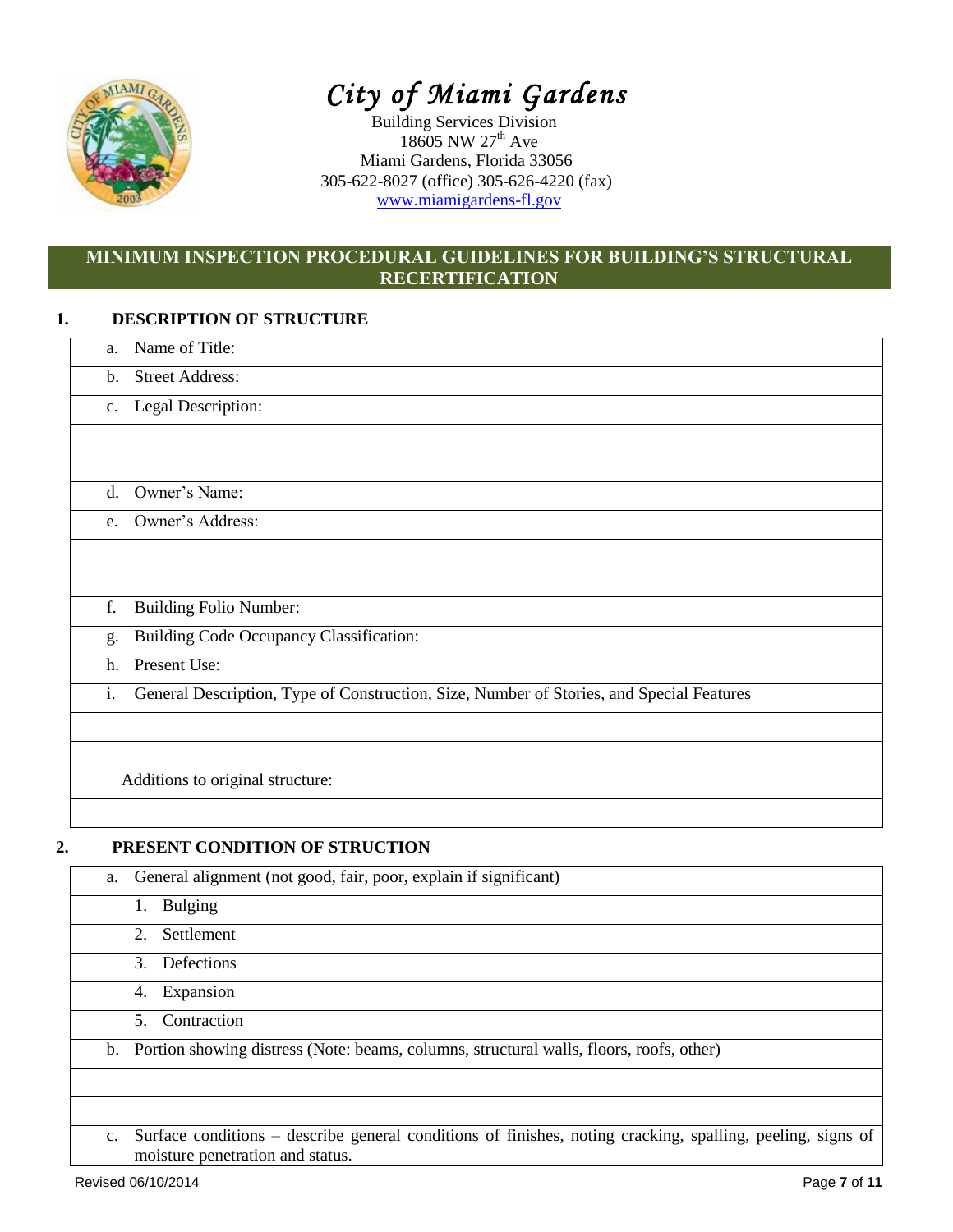- d. Cracks note location in significant members. Identify crack size as HAIRLINE if barely dissemble; FINE if less than 1 mm in width; MEDIUM if between 1 and 2 mm in width; WIDE if over 2 mm.
- e. General extent of deterioration cracking or spalling of concrete or masonry; oxidation of metals; rot or borer attack in wood.

|  | f. Previous patching or repairs.                                                          |
|--|-------------------------------------------------------------------------------------------|
|  | g. Nature of present loading indicates residential, commercial, other estimate magnitude. |
|  |                                                                                           |

# **3. INSPECTIONS**

| a.            | Date of notice of required inspection                                                                        |
|---------------|--------------------------------------------------------------------------------------------------------------|
| $\mathbf b$ . | $Date(s)$ of actual inspection                                                                               |
| c.            | Name and qualification of individual submitting inspection report:                                           |
|               |                                                                                                              |
| d.            | Description of any laboratory or other formal testing, if required, rather than manual or visual procedures: |
|               |                                                                                                              |
| e.            | Structural repair note appropriate line:                                                                     |
|               | None required.                                                                                               |
|               | Required (describe and indicate acceptance)                                                                  |
|               |                                                                                                              |
|               |                                                                                                              |

# **4. SUPPORTING DATA**

- a.  $\Box$
- b. \_\_\_\_\_\_\_\_\_\_\_\_\_\_\_\_\_\_\_\_\_\_\_\_\_\_\_\_\_\_\_\_\_ photographs
- c. \_\_\_\_\_\_\_\_\_\_\_\_\_\_\_\_\_\_\_\_\_\_\_\_\_\_\_\_\_\_\_\_\_ drawings or sketches
- **5. MASONRY BEARING WALL = Indicate good, fair, poor on appropriate lines:**

|    | a. Concrete masonry units:           |
|----|--------------------------------------|
|    | b. Clay tile or terra cotta units:   |
|    | c. Reinforced concrete tile columns: |
|    | d. Reinforced concrete tile beams:   |
|    | e. Lintel:                           |
| f. | Other type bond beams:               |
|    | g. Masonry finishes - exterior:      |
|    | Stucco<br>$1_{-}$                    |
|    | 2. Veneer                            |
|    | 3. Paint only                        |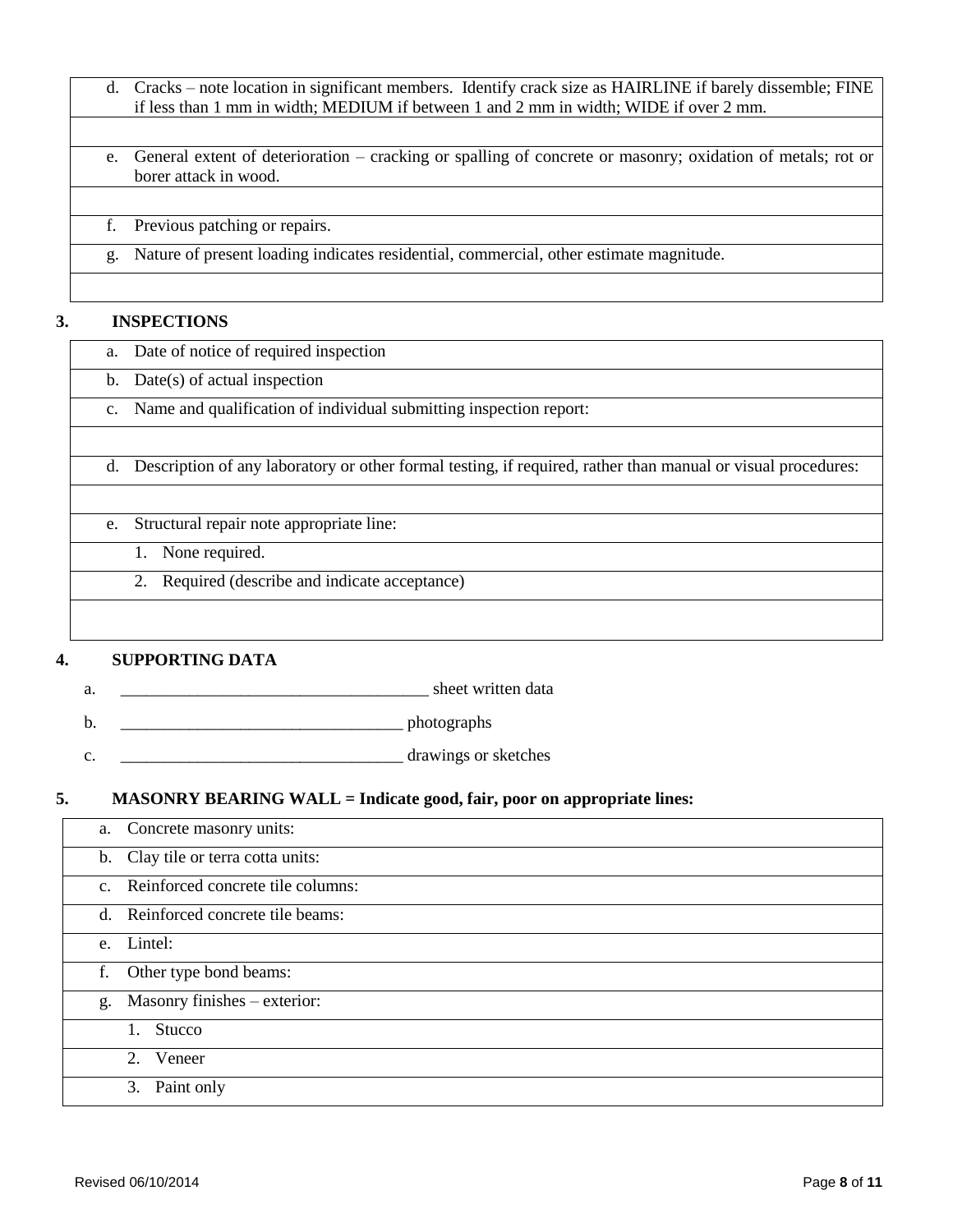|                | Other (describe)<br>4.                                          |
|----------------|-----------------------------------------------------------------|
| h.             | Masonry finishes - interior:                                    |
|                | Vapor barrier<br>1.                                             |
|                | Purring and plaster<br>2.                                       |
|                | Paneling<br>3.                                                  |
|                | Painting only<br>4.                                             |
|                | Other (describe)<br>5.                                          |
| $\mathbf{i}$ . | Cracks:                                                         |
|                | 1. Location – note beams, columns, other                        |
|                | 2. Description                                                  |
| j.             | Spalling:                                                       |
|                | Location – note beams, columns, other<br>$1_{\cdot}$            |
|                | 2.<br>Description                                               |
| k.             | Rebar corrosion – check appropriate line:                       |
|                | None visible.<br>1.                                             |
|                | Minor patching will suffice.<br>2.                              |
|                | Significant but patching will suffice.<br>3.                    |
|                | Significant - structural repairs required.<br>4.                |
| 1.             | Samples chipped out for examinations in spalling area:          |
|                | 1. No.                                                          |
|                | Yes - describe color texture, aggregate, general quality.<br>2. |
|                |                                                                 |

# **6. FLOOR AND ROOF SYSTEM**

| a.             | Roof:                                                                                                                                                           |
|----------------|-----------------------------------------------------------------------------------------------------------------------------------------------------------------|
|                | Describe: (flat, slope, type roofing, type of roof deck, condition)<br>1.                                                                                       |
|                |                                                                                                                                                                 |
|                |                                                                                                                                                                 |
|                | Note water tanks, cooling towers, air conditioning equipment, signs, other heavy equipment and<br>2.<br>condition of support.                                   |
|                |                                                                                                                                                                 |
|                | Note type of drains and scuppers and condition cooling towers, air condition:<br>3.                                                                             |
|                |                                                                                                                                                                 |
| $\mathbf{b}$ . | Floor system $(s)$ :                                                                                                                                            |
|                | Describe (type of system framing, material, spans, condition)<br>1.                                                                                             |
|                |                                                                                                                                                                 |
|                |                                                                                                                                                                 |
| $c_{\cdot}$    | Inspection – note exposed areas available for inspection, and where it was found necessary to open ceilings,<br>etc. for inspection of typical framing members. |

 $\mathbf{L}$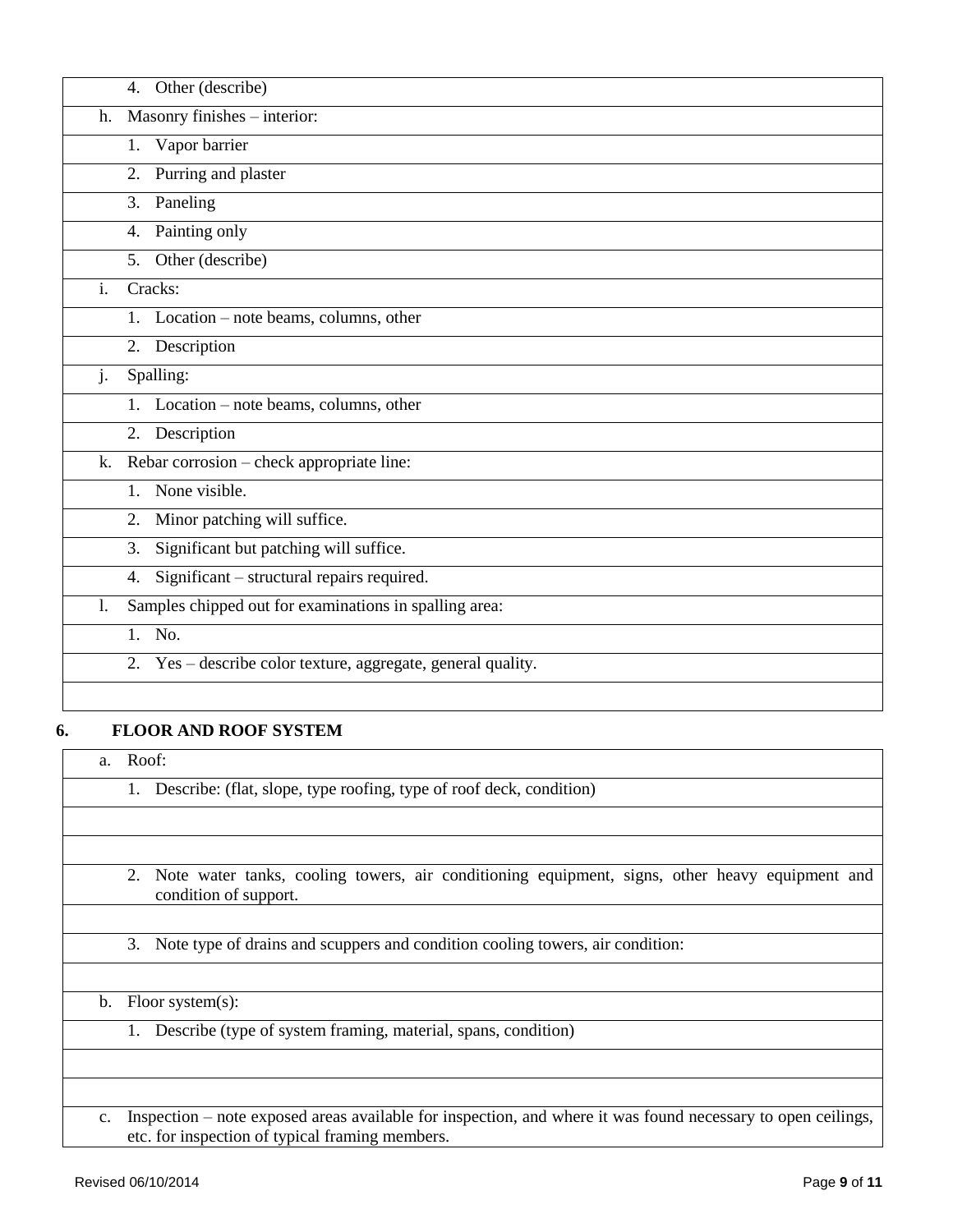# **7. STEEL FRAMING SYSTEM**

| a. | Description:                                                                                                               |
|----|----------------------------------------------------------------------------------------------------------------------------|
|    |                                                                                                                            |
|    | b. Exposed steel – describe condition of paint and degree of corrosion:                                                    |
|    |                                                                                                                            |
|    |                                                                                                                            |
| c. | Concrete or other fireproofing – note any cracking or spalling, and note where any covering was removed<br>for inspection: |
|    |                                                                                                                            |
|    |                                                                                                                            |
| d. | Elevator sheave beams and connections, and machine floor beams – note condition:                                           |

## **8. CONCRETE FRAMING SYSTEM**

| a.             | Full description of structural system.                                |
|----------------|-----------------------------------------------------------------------|
|                |                                                                       |
| $\mathbf b$ .  | Cracking:                                                             |
|                | Not significant.<br>1.                                                |
|                | Location and description of members affected and type cracking.<br>2. |
|                |                                                                       |
| C <sub>1</sub> | General condition                                                     |
|                |                                                                       |
| d.             | Rebar corrosion – check appropriate line:                             |
|                | Non-visible.<br>$1_{-}$                                               |
|                | Location and description of members affected and type cracking.<br>2. |
|                | Significant but patching will suffice.<br>3.                          |
|                | Significant – structural repairs required (describe).<br>4.           |
| e.             | Samples chipped out in spall areas:                                   |
|                | 1. No.                                                                |
|                | Yes, describe color, texture, aggregate, general quality:<br>2.       |
|                |                                                                       |

# **9. WINDOWS**

| a. Type (Wood, steel, aluminum, jalousie, single hung, double hung, casement, awning, pivoted, fixed, other): |  |
|---------------------------------------------------------------------------------------------------------------|--|
|---------------------------------------------------------------------------------------------------------------|--|

- b. Anchorage type and condition of fasteners and latches:
- c. Sealant type of condition of perimeter sealant and at mullions: